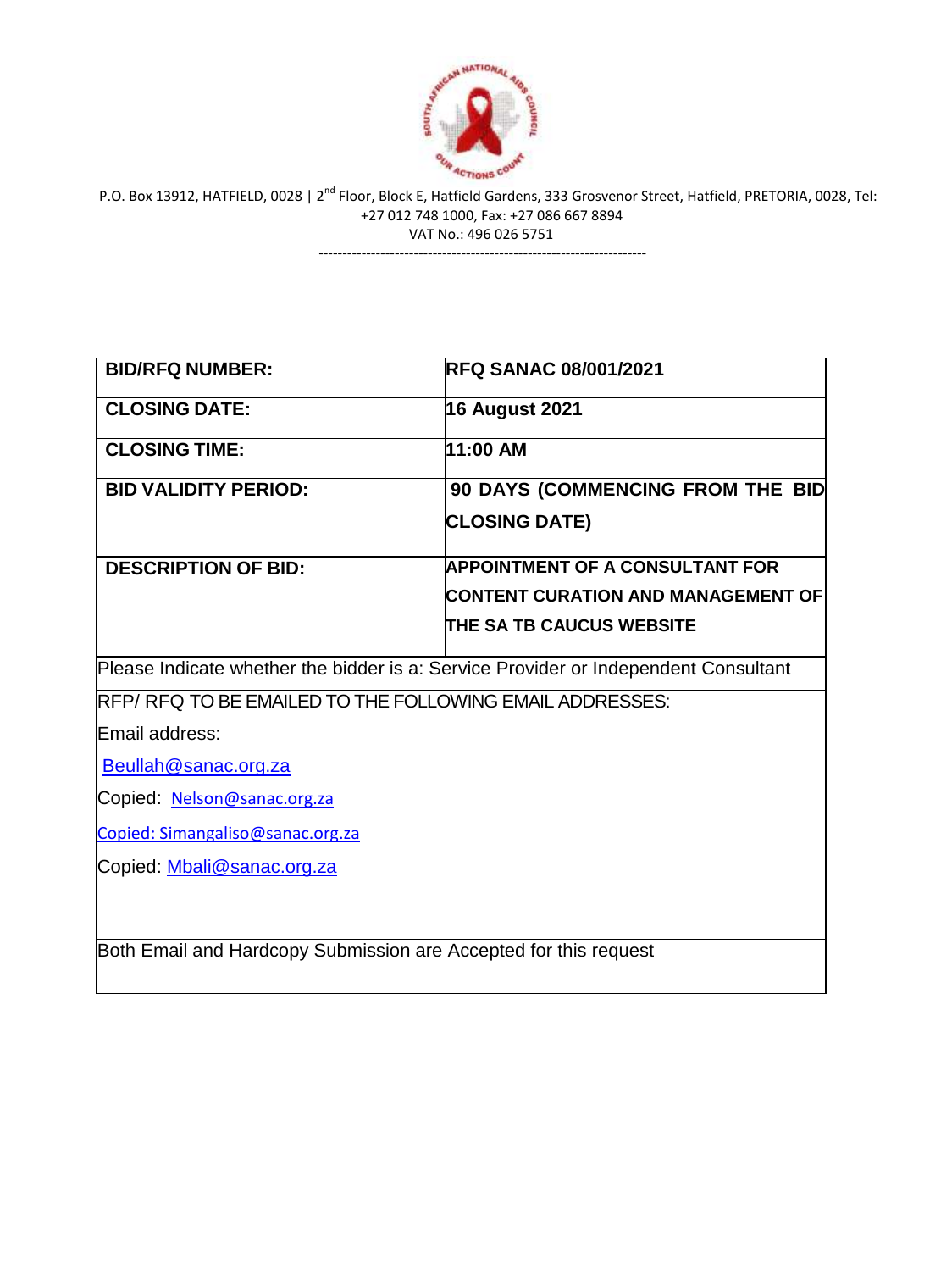

---------------------------------------------------------------------

## **TERMS OF REFERENCE FOR THE APPOINTMENT OF A CONSULTANT FOR CONTENT CURATION AND MANAGEMENT OF THE SA TB CAUCUS WEBSITE**

# **1. Background**

The South African TB Caucus (SATBC) was launched in 2018 ahead of United Nations High Level Meeting (UNHLM). The TB Caucus is a unique network of political representatives, caucus members play a crucial role in holding governments into account and ensuring that commitments are delivered with the purpose of ending the TB epidemic.

SANAC is seeking the services of a consultant to manage content for the TB caucus website and social media platforms. The South African TB Caucus website (hereafter referred to as "the website") will serve as a repository for the work done by the TB caucus secretariats at global, national and provincial levels. The website needs to highlight key messages and raise awareness on TB whilst also being a platform for members of parliament (MPs), members of provincial legislatures (MPLs), civil society organisations, government to showcase their TB outreach activities. The website will also serve to share updates on South Africa's progress towards national and global TB commitments.

## **2. Purpose of the Consultancy**

With guidance from SANAC as the national secretariat of the SA TB Caucus, the consultant will be expected to;

- Collate and curate content to populate the website.
- Perform regular web content updates.
- Share TB resource materials aligned with the work of the SATBC on the website.
- Curate content from the website to share on SATBC social pages.
- Develop editorial content for syndication across SATBC digital platforms and mainstream media

# **3. Scope of Work**

SANAC seeks to engage a consultant to work closely with the SA TB Caucus Secretariat to undertaking the following pieces of work:

- Participate in an inception meeting with the TB Caucus Secretariat to plan for project deliverables and expectations.
- Discuss content collation mechanisms to ensure that SATBC work by all its stakeholders is documented and made accessible.
- Collate all the SATBC caucus work previously conducted to update the website
- Prepare content for the SATBC website and social pages
- Curate content suitable for syndication across SATBC platforms and mainstream media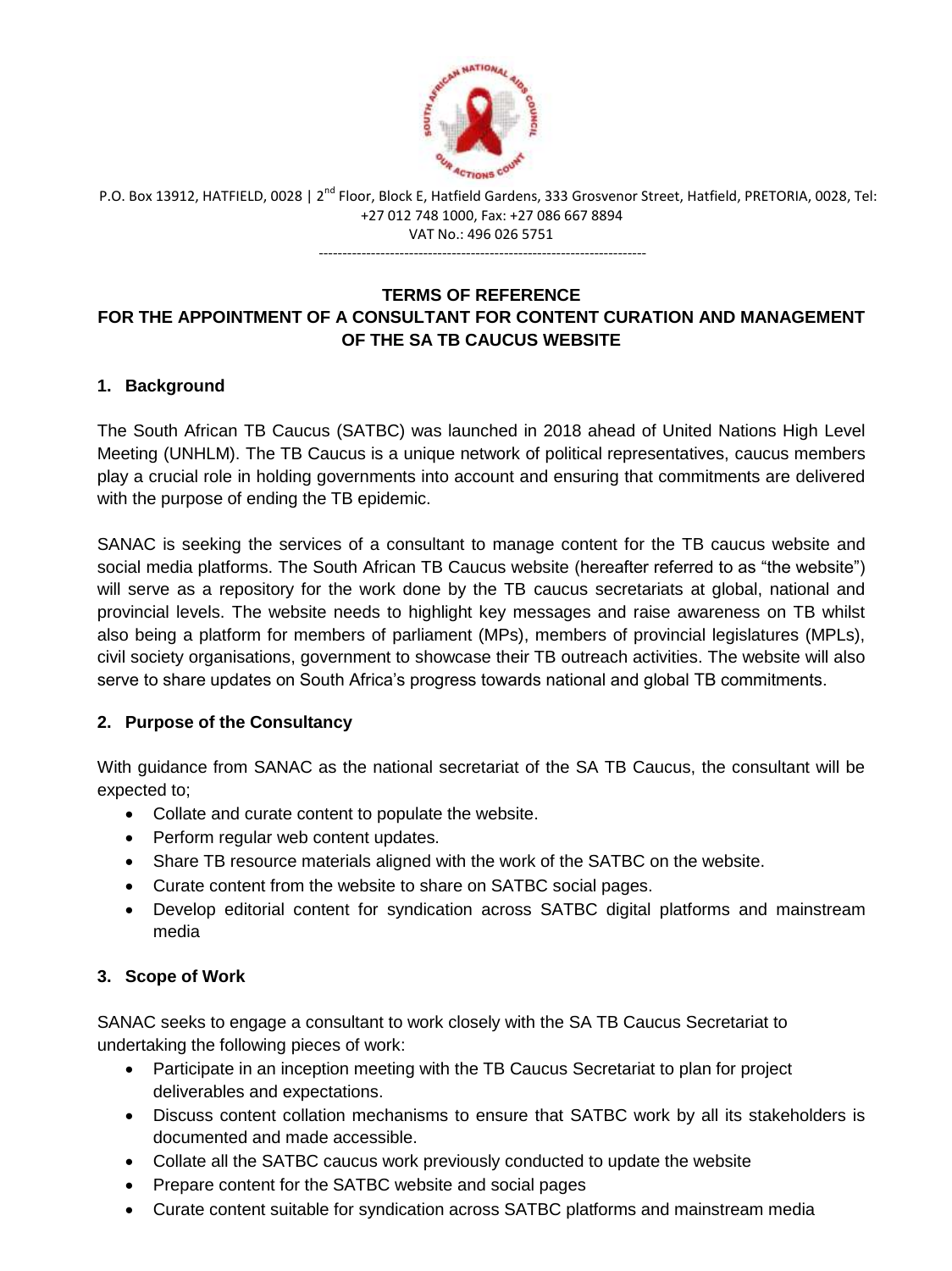

---------------------------------------------------------------------

### **4. Expected Deliverables**

- Inception report detailing the overall approach, detailed project plan for project deliverables and expectations.
- Workplan for SATBC website and social media calendar.
- Update website with all previous SATBC work done previously.
- Weekly update of website using Search Engine Optimisation (SEO) techniques until the end of the project.
- Daily updates of the SATBC social media pages until the end of the project.
- Develop editorial content; secure media placement and syndicate across SATBC platforms

### **5. Timeframe**

The project will run from 01 September 2021 to 31 March 2022.

### **6. Qualifications and experience**

SANAC Trust intends to contract a consultant with extensive experience that includes:

- A three-year qualification from a recognised tertiary institution in either IT, media studies or similar.
- Knowledge of content management systems (CMS)
- Knowledge of Search Engine Optimisation (SEO) techniques
- At least 3 years' experience in consultancy work for web content management
- Knowledge and understanding of TB response in South Africa.
- Knowledge of the SATB Caucus work.
- Knowledge of SANAC's mandate.
- Demonstrated high level of professionalism and an ability to work independently and in high pressure situations under tight deadlines.
- Excellent command of written and spoken English
- Ability to deliver the requirements on time and be responsive to all communications from SANAC Trust.
- Ability to work under pressure.

### **7. Supervision**

The service provider will be supervised by both the Executive Manager: NSP Implementation as well as the Communications Manager at SANAC.